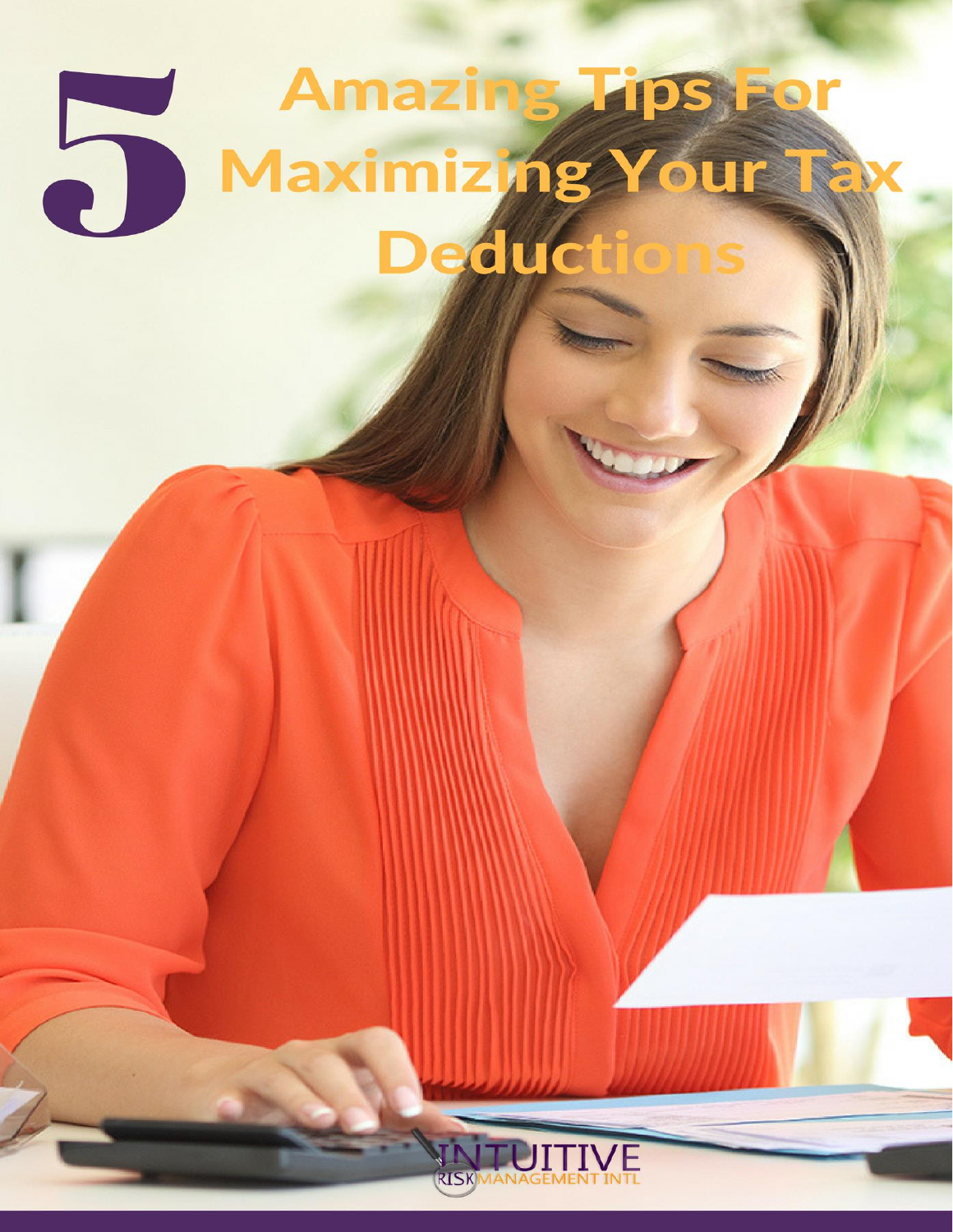

# 5 Amazing Tips for Maximizing Your

Tax Deductions

<https://www.intuitiveriskmanagement.com/> Copyright © 2018. All Rights Reserved.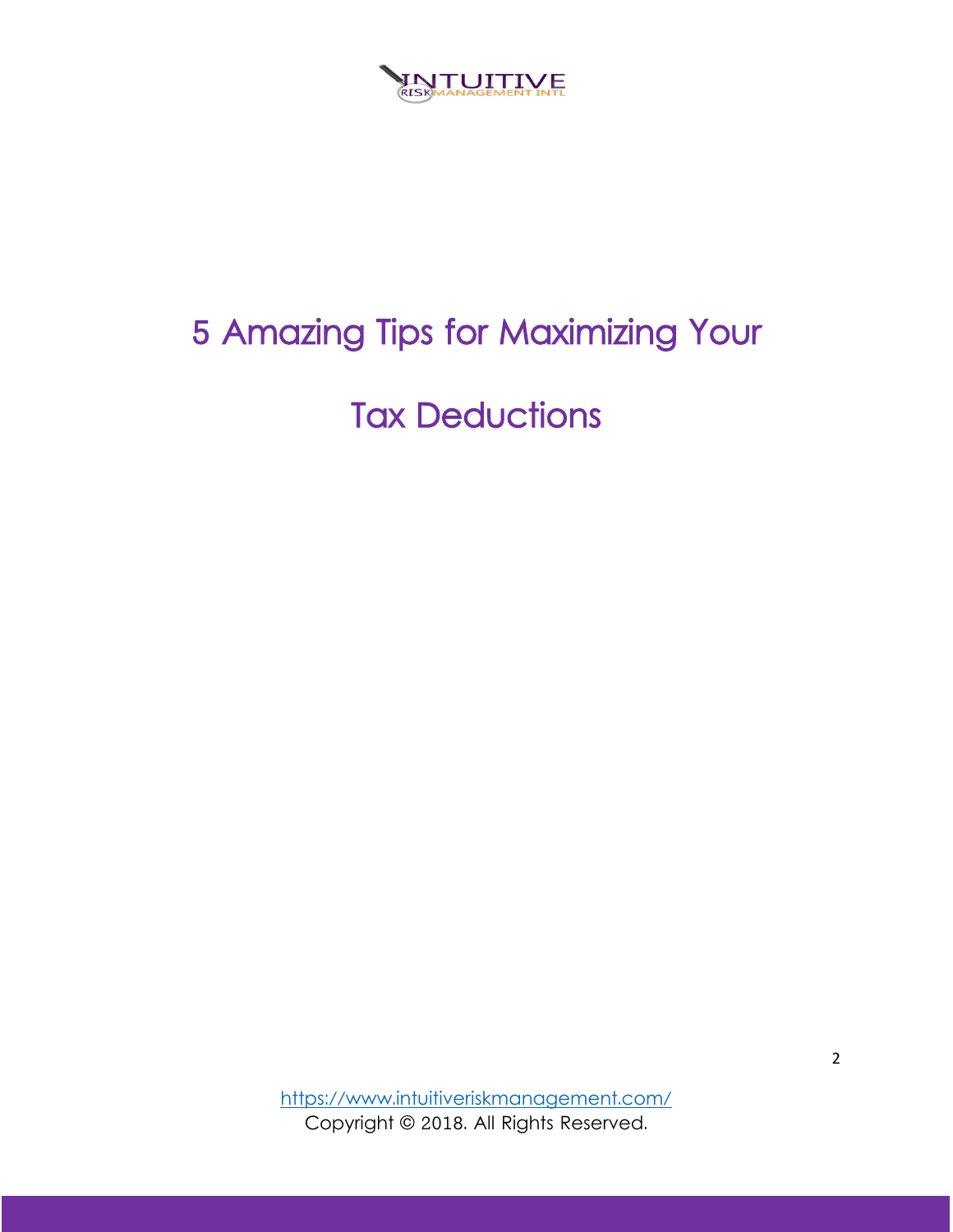

Are you wary and uncomfortable when it comes to tax calculations?

Do you wish that you could just close your eyes and have someone else work on your taxes for you? You are not alone! Getting your taxes right is crucial and crunching those numbers can be overwhelming.

One area where small business owners make mistakes and shoot themselves in the foot is tax deductions.

Tax deduction is a working channel where the government gives incentives to citizens engaging in progressive activities which are essential towards societal developments.

Saving for retirement, investing in charitable donations and buying eco-friendly products that support sustainable environment are examples of some activities citizens are expected to engage in to be qualified for tax deduction.

When you have tax deduction on your total income, your payable tax decreases sporadically and you get to have some extra cash to cover other expenses.

Tax deductions, as wrongly assumed is not only for the rich.

As a matter-of-fact, there exists a teaming abundance of tax deduction even for middle and lower-class families.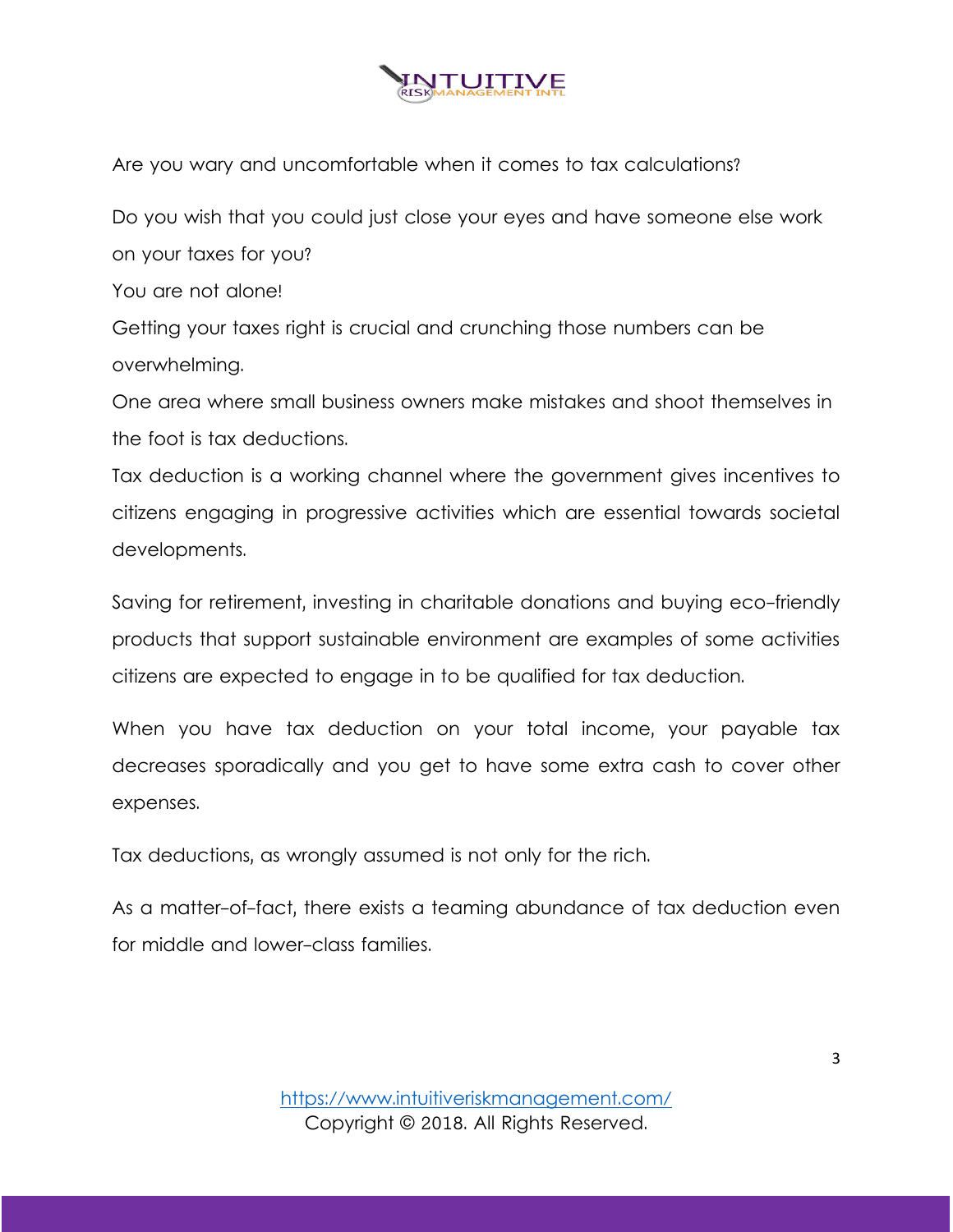

The consistent factor that determines tax deductions is whether a taxpayer embraces the standard deduction or decides to itemize their deductions. Either way, maximizing your tax deduction can give that headway to a less financially demanding life.

Below are 5 amazing tips that will help you make the best of your tax deductions for the year.

#### Tip #1: Make Proper Claim For Charity Donations

Most people drop a coin or two into collectibles positioned in public place. Others extend their hands of love through gift items such as clothing, stationery, and household equipment.

These acts are humane and highly encouraged, sadly however, they are near inconsequential in claiming your next tax deduction, this is because they go unnoticed as there is no proper documentation.

Charity donation is what a lot of people fail to claim or wrongly claim. In order to claim tax deduction from charity, you must have consciously donated to a recognized charity organization and document the process.

Here are a few things you must do to ensure your donations become taxdeductible.

• Choose carefully when making a donation

You've read that not all charitable donations count if you're aiming for a tax deduction. The organization you're donating to must be an accredited one.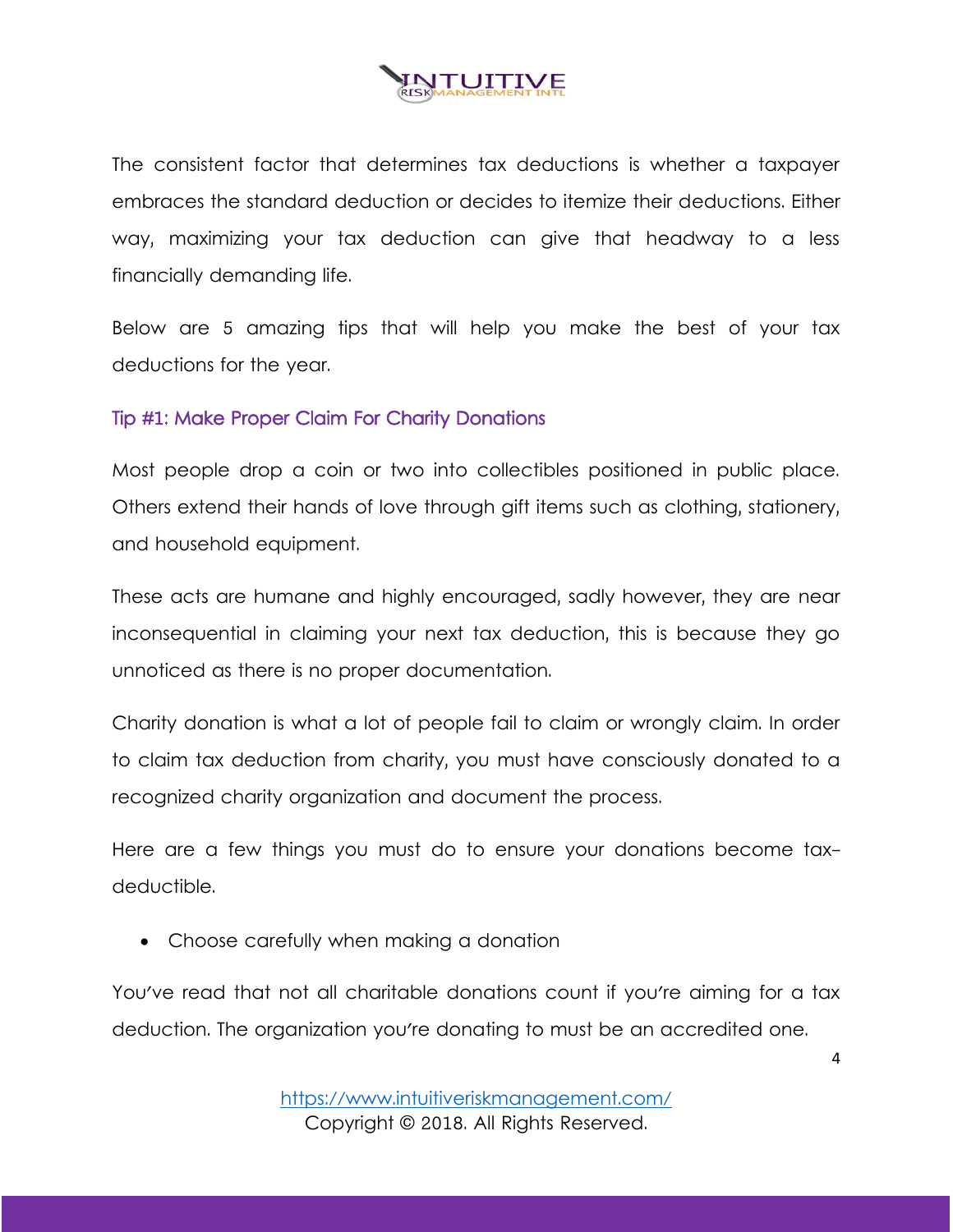

To verify accreditation, you can request the organisation's letter from the Internal Revenue Service. You may also run a check on IRS Exempt Organization Check Tool to be double sure if your Organization of choice is qualified.

This is a very important factor to qualify you for tax-deductible. Without it, your charitable donations end as acts of goodwill and nothing more.

• Get a receipt.

A receipt stands as your evidence of donation. Cash donation, small or large must be substantiated by a bank record. It must contain the date of your donation, time, amount and acknowledgement by the charity organization.

As best practice, asking for the receipt of donation is a healthy habit. It doesn't necessarily need to be included when opting for a tax deduction, it might however be required in the case of a tax audit.

• Do not ignore the calendar

If you are giving out a donation this year, donations can only attract tax deductible for that particular year.

To make it valid for the next year, you must have donated on the last day of the year. Taking cognizance of the time of donation is important in maximizing tax deduction through charity donations.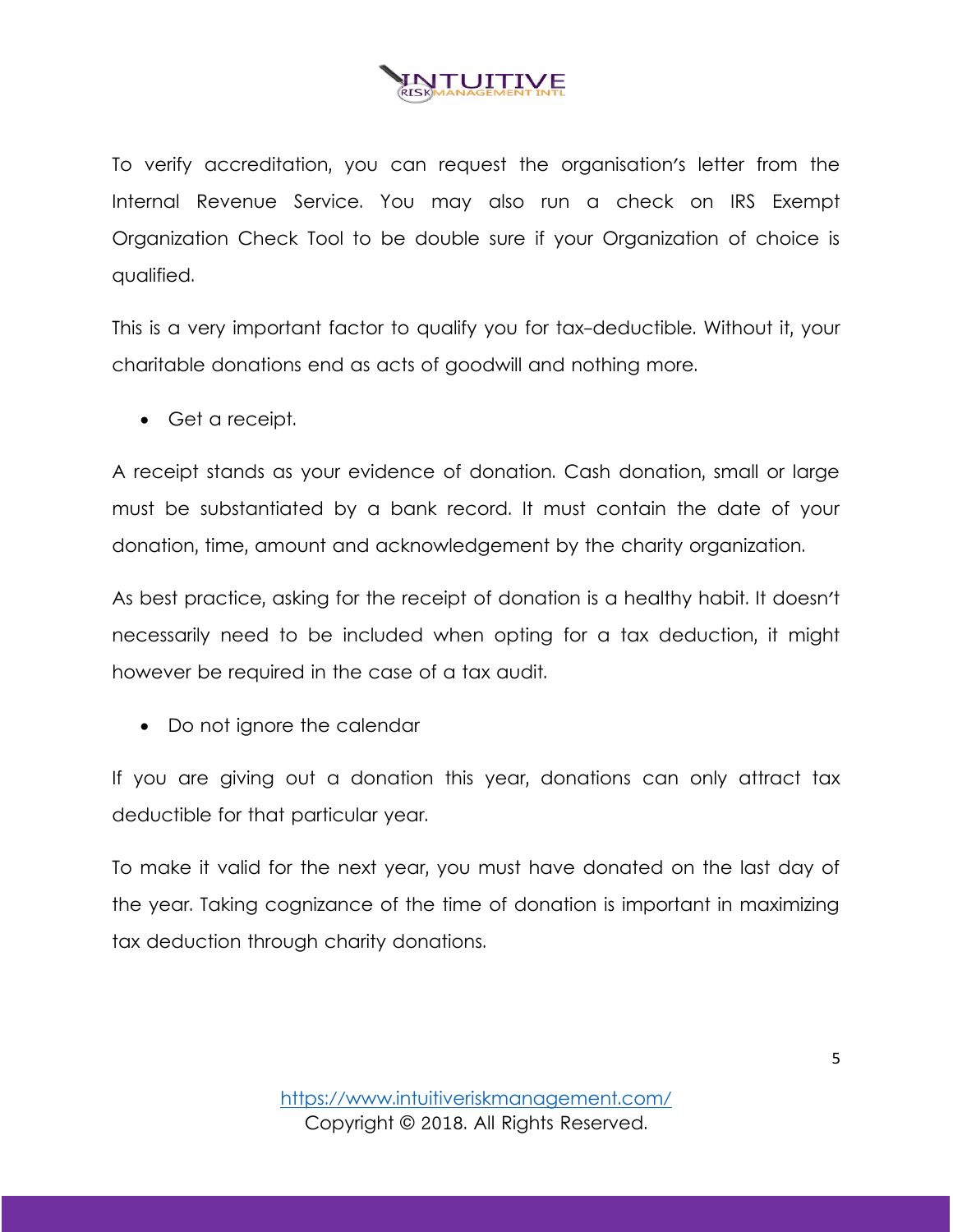

#### Tip #2: Note Viable Car and Travel Expenses

Claiming tax deduction from car and travel can be demanding yet rewarding. Demanding in that, claiming deductions that are illegitimate even out of ignorance can land you in legal trouble.

That is why it is important that what you're claiming as tax deductible is in fact tax deductible.

Cars and travel expenses can save you a lot of money, and that is why you need to understand how this form of tax deduction works.

Depreciating the value of your vehicle if it commutes you to work regularly is a portent way of maximizing your tax deductible.

You may also claim deductions on cost of running your car such as expenses on fuel, oil and servicing. Vehicle registration and insurance also align you for a proper tax deduction.

You should note however, that the initial purchase of your car as well as parking tickets expenses do not quality you for tax deduction.

#### Tip #3: Claims From Work Related Expenses Are Allowed

A lot of spending is often involved at your workplace. From items needed to perform your job such as work tools, to items needed for self-protection such as gloves and sunglasses for jobs done in open workspaces.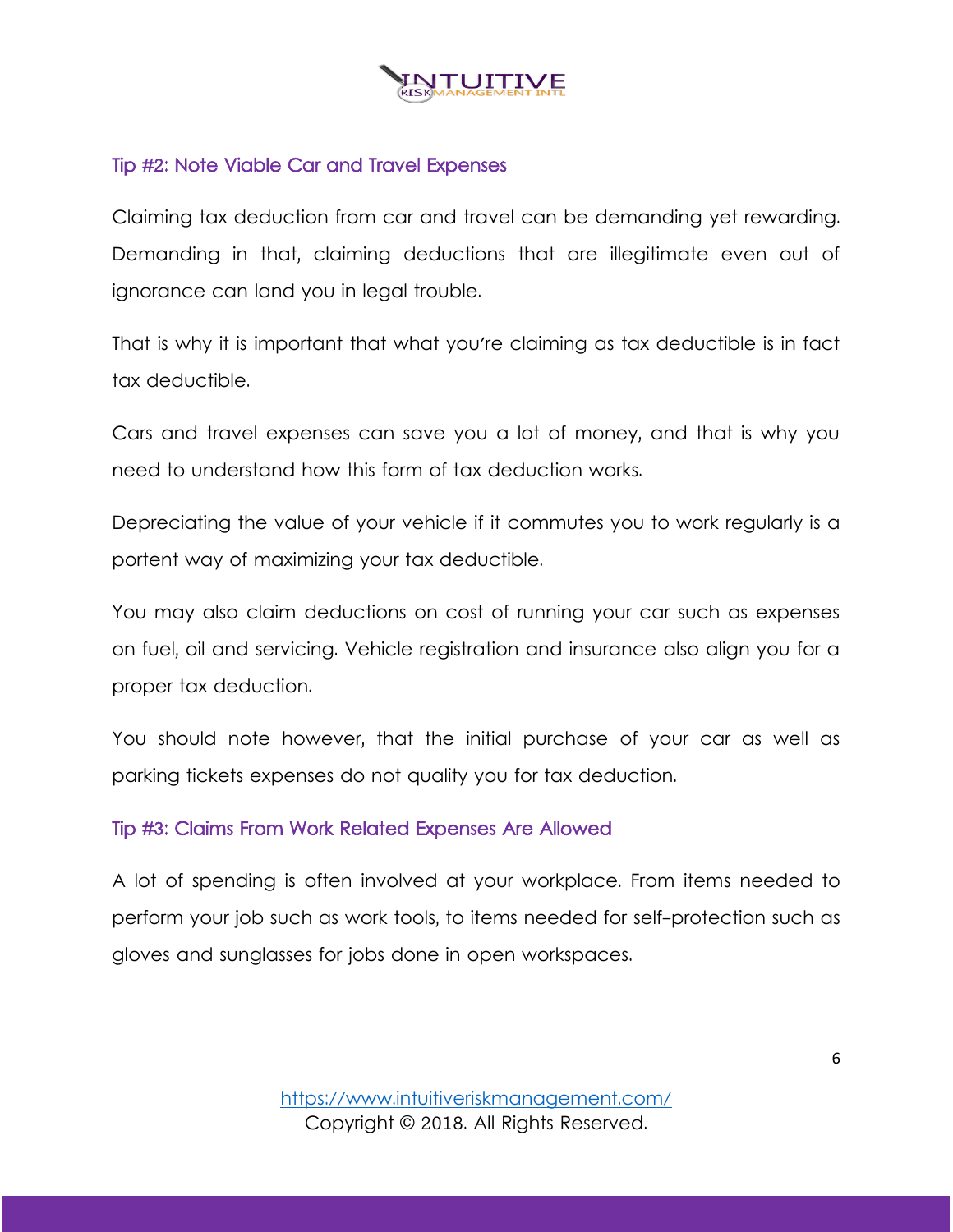

Specific industries have work related tax-deductible claims, but as long as the expenses made was geared towards performing your job, you are eligible for a tax deduction.

Here are other work-related expenses that qualifies you for a tax deduction:

• Items used solely for work purpose.

If you have a laptop computer, digital camera or any other thing you use at work and for work only, you can get tax deduction from them.

If, you however, blend personal use with work, the value derived for work purposes is what will be useful in calculating your tax deduction.

• Self-Education Expenses

For courses and certifications that are directly related to your job and enhance your productivity, a tax deduction can be claimed. This includes certifications that may help you improve professionally or academically.

Running a check on the guidelines and tax deductions available for different professions can help you maximize tax deduction arising from work related expenses.

## Tip #4: Tax deduction Is Applicable If You Working from Home

Are you working from home and wondering how you can benefit from tax deduction? Work related expenses tax deduction scheme also has provisions for those working from home, whether full time or part time.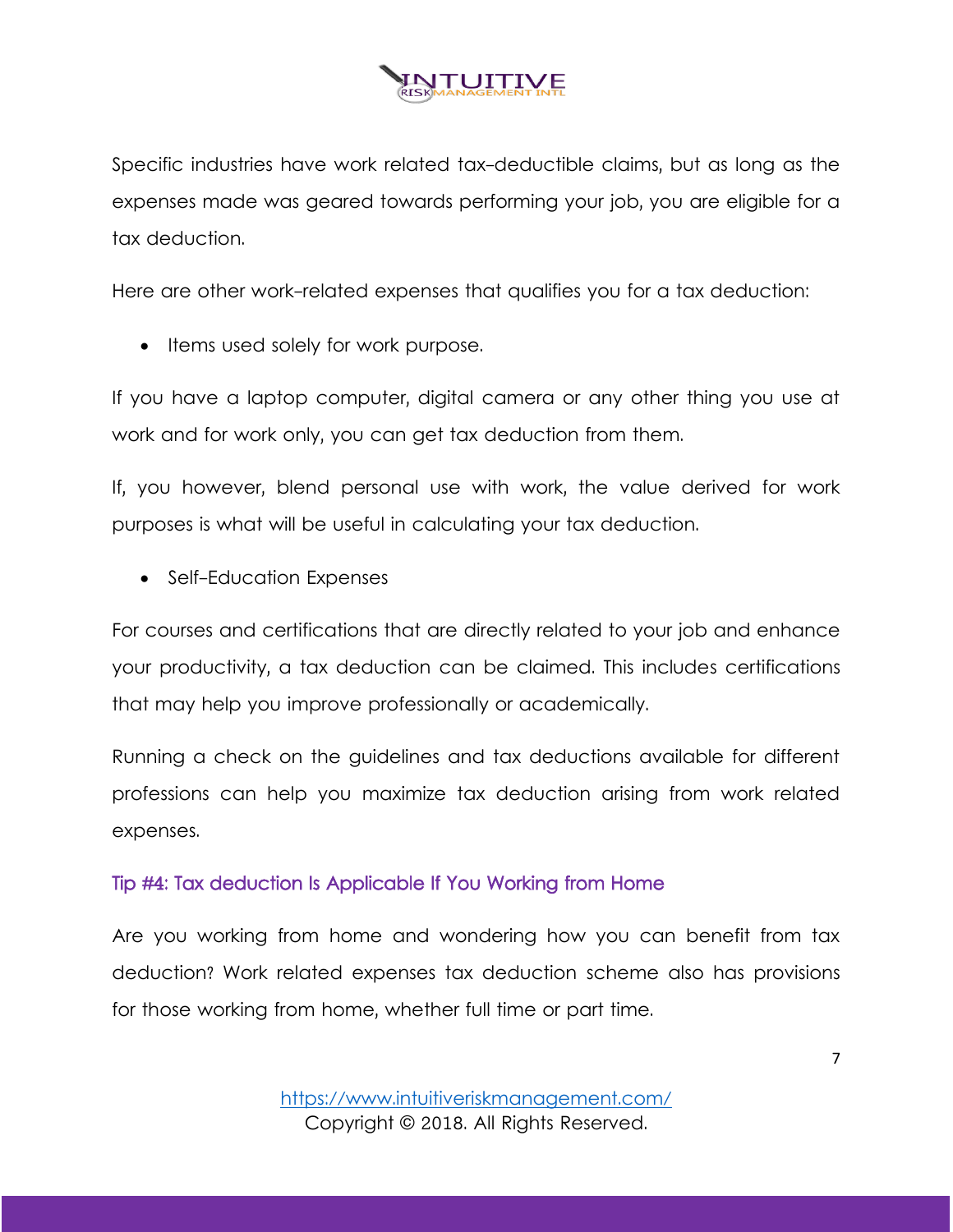

Receipts of your various work-related transactions might be required to qualify you for tax deduction.

You can claim deductions from expenditure incurred from cleaning office space, purchase and maintenance of office furniture, lightning, Internet bills and business phone calls.

Occupancy expenses such as rent, insurance and mortgage can also help you acquire tax deduction if you work strictly from home.

### Tip #5: Health insurance Premium Also Qualify For Tax-Deductions

You can maximize tax deduction through health insurance.

Deductible medical expenses have to exceed 7.5% of your adjusted gross income to be qualified.

However, if you're self-employed and basically responsible for your own health insurance coverage, you can claim 100% of your premium cost.

Understanding what tax deductions you qualify for, will help reduce your tax payment, and possibly even result in a refund.

Consulting with a professional will take the guess work off your shoulders and get you the best tax deal possible.

At Intuitive Risk [Management,](https://www.intuitiveriskmanagement.com/) we stand by you and work with you to ensure that all your books are in top shape leaving you with nothing to worry about.